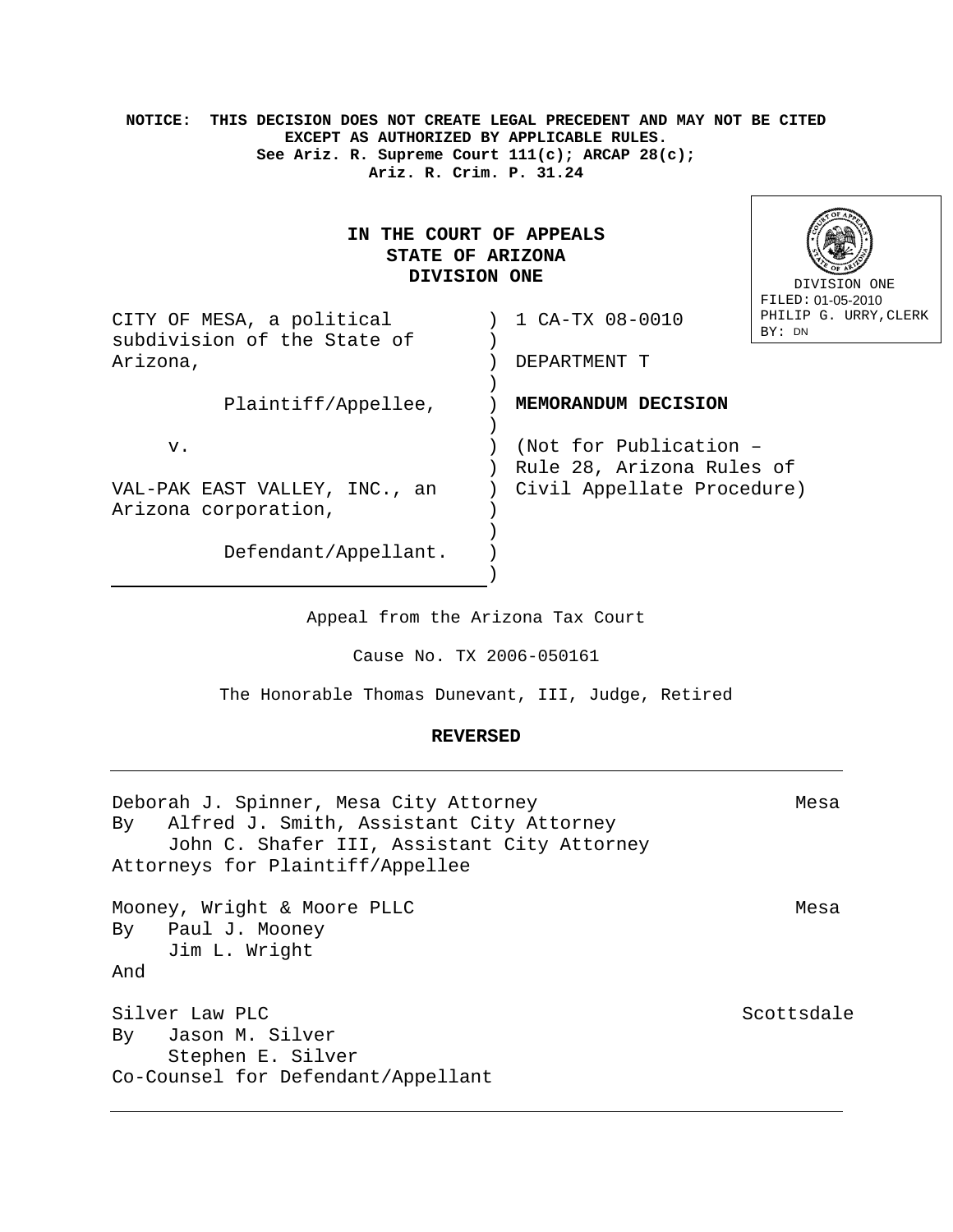## **J O H N S E N**, Judge

**¶1** Val-Pak East Valley, Inc. ("Taxpayer") appeals from a grant of summary judgment holding it liable for use tax under Mesa City Code section 5-10-610. Because we conclude that the tax court committed legal error, we reverse the judgment.

### **FACTS AND PROCEDURAL BACKGROUND**

**¶2** Taxpayer is an Arizona corporation in the business of direct mail solicitation. Taxpayer is a franchisee of Val-Pak Direct Marketing Systems, Inc. ("Franchisor"), which is based in Florida. Taxpayer's sales representatives sell advertising to clients, including some in Mesa. The advertising consists of coupons to be sent by direct mail to potential customers of Taxpayer's clients. Under Taxpayer's contract with Franchisor, Franchisor creates the coupons, prints them, puts them into envelopes and mails them from Florida to addresses as directed by Taxpayer. Taxpayer chooses the paper on which Franchisor prints the coupons.

**¶3** On September 22, 2003, the City of Mesa (the "City") assessed \$51,746.38 in use taxes against Taxpayer for the period of June 1996 to July 2002. Taxpayer protested the assessment. The hearing officer held that the "dominant purpose" of the transactions between Taxpayer and Franchisor was the purchase of printing services, and the cost of the paper on which Franchisor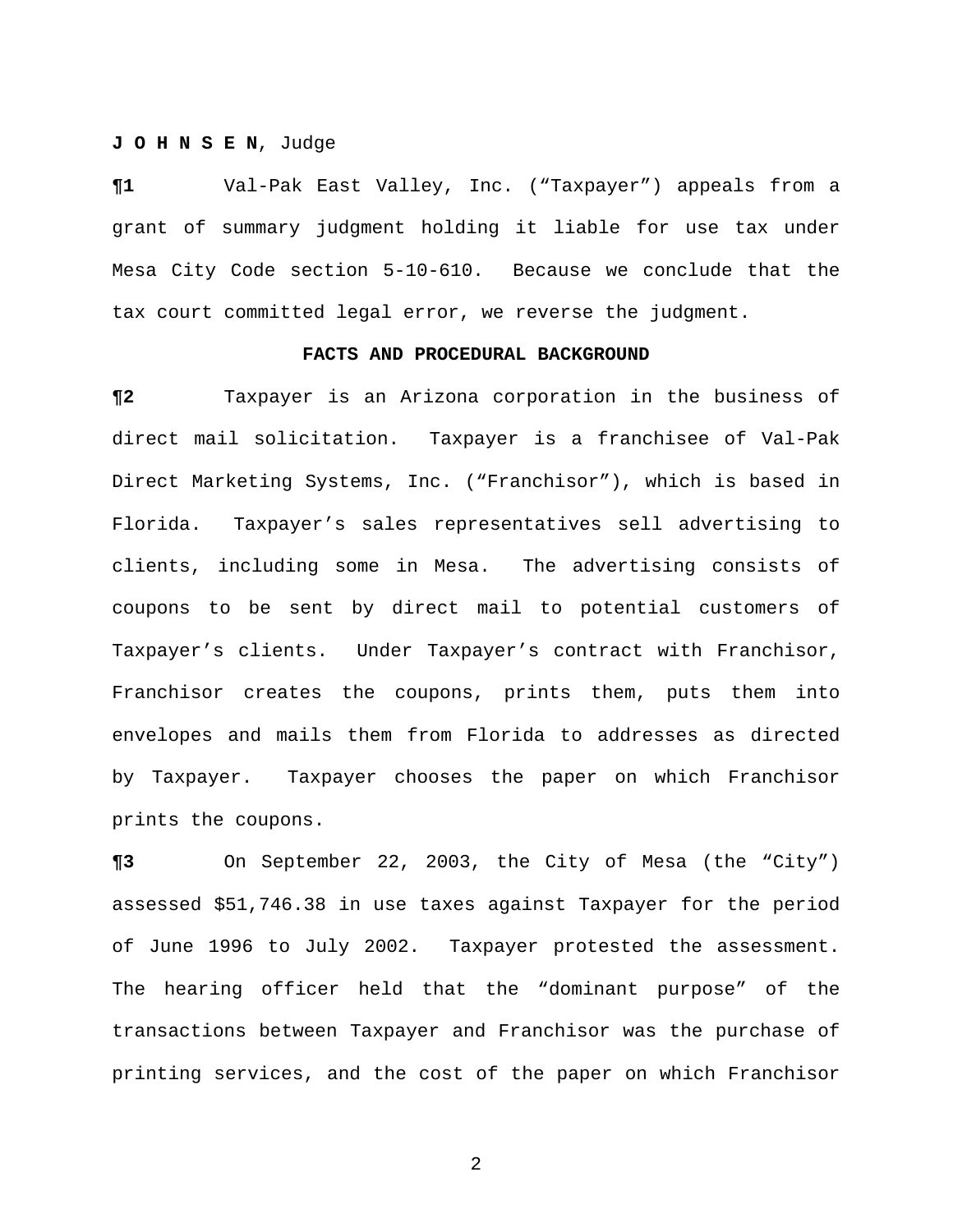printed the coupons accounted for no more than 9 percent of the total invoice. He accordingly held that Taxpayer would be subject to use tax on the 9 percent of the invoiced amount.

**¶4** The City filed a complaint in the Arizona Tax Court pursuant to Arizona Revised Statutes ("A.R.S.") sections 12-161 through 12-174 (2003). On cross-motions for summary judgment, the tax court entered judgment in favor of the City. This appeal followed.We have jurisdiction pursuant to A.R.S. § 12- 2101(B) (2003).

#### **DISCUSSION**

## **A. Standard of Review.**

**¶5** This court reviews the tax court's grant of summary judgment *de novo*. *Wilderness World, Inc. v. Ariz. Dep't of Revenue*, 182 Ariz. 196, 198, 895 P.2d 108, 110 (1995). We likewise review *de novo* the tax court's construction of statutes and findings that combine fact and law. *Ariz. Dep't of Revenue v. Ormond Builders, Inc.*, 216 Ariz. 379, 383, ¶ 15, 166 P.3d 934, 938 (App. 2007). When necessary, we will examine the related provisions to determine the intent of the legislative body that enacted them.

# **B. Relevant Mesa City Code Provisions.**

**¶6** Section 5-10-610(A) of the Mesa City Code levies, "subject to all other provisions of this Chapter, an excise tax on the storage or use in the City of tangible personal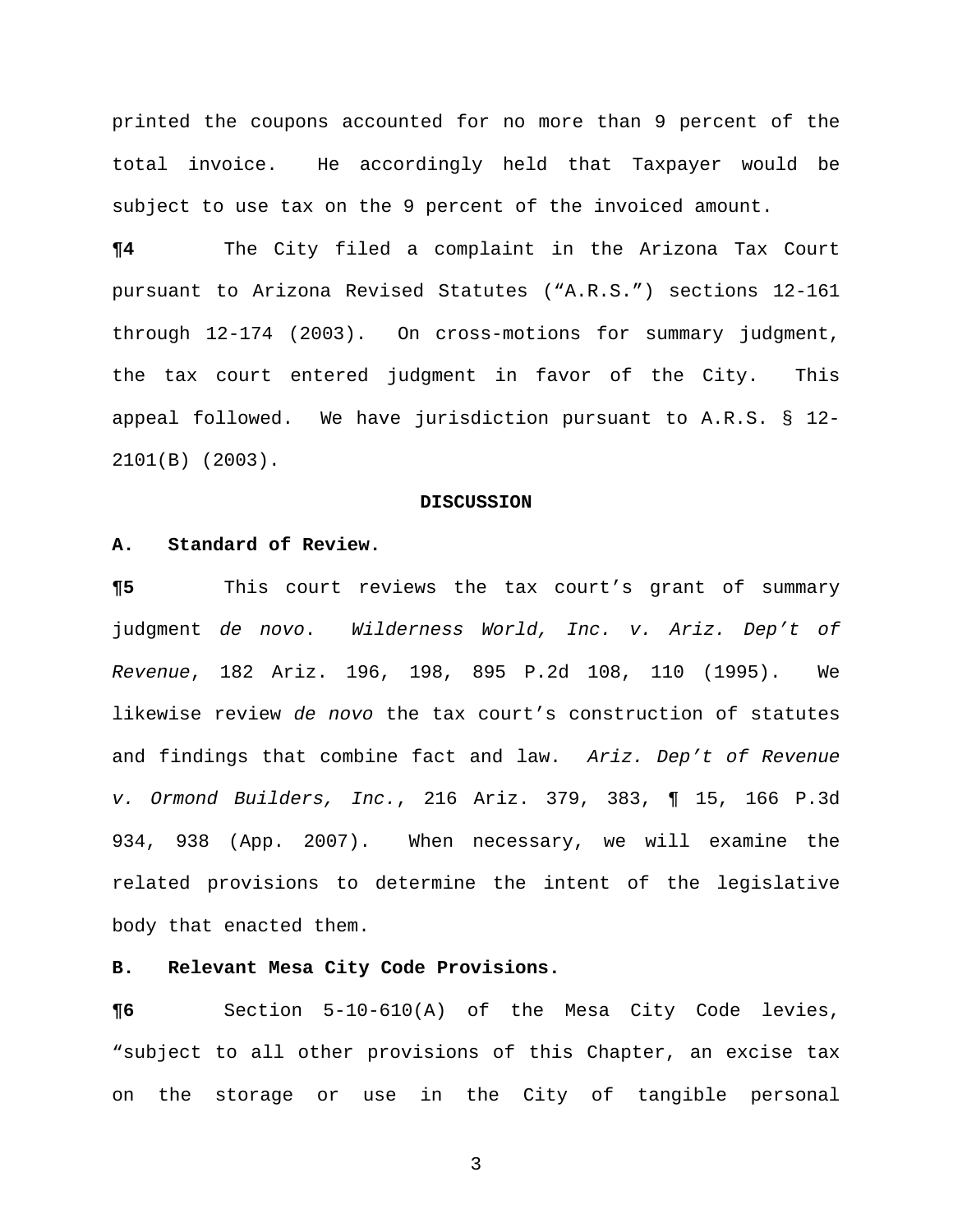property." As relevant to this case, the use tax is imposed at the rate of 1.75 percent of the:

> 1. Cost of tangible personal property, except jet fuel, acquired from a retailer upon every person storing or using such property in this City.

Mesa City Code § 5-10-610(B). Another provision states that the tax is owed by "[a]ny person who acquires tangible personal property from a retailer, whether or not such retailer is located in this City, when such person stores or uses said property within the City." Mesa City Code § 5-10-620(A).

**¶7** The "general definitions" section of the code defines "retailer" as "[a]ny person engaged or continuing in the business of sales of tangible personal property at retail." Mesa City Code § 5-10-100. The use tax article, Article VI, contains the following definition of retailer: "any person selling, renting, licensing for use, or leasing tangible personal property under circumstances which would render such transactions subject to the taxes imposed in Article IV if such transactions had occurred within this City." Mesa City Code §  $5 - 10 - 600$ .

**¶8** Finally, a transaction privilege tax is imposed on "job printing" under Mesa City Code § 5-10-425. This tax applies to "the gross income from the business activity upon every person engaging or continuing in the business of job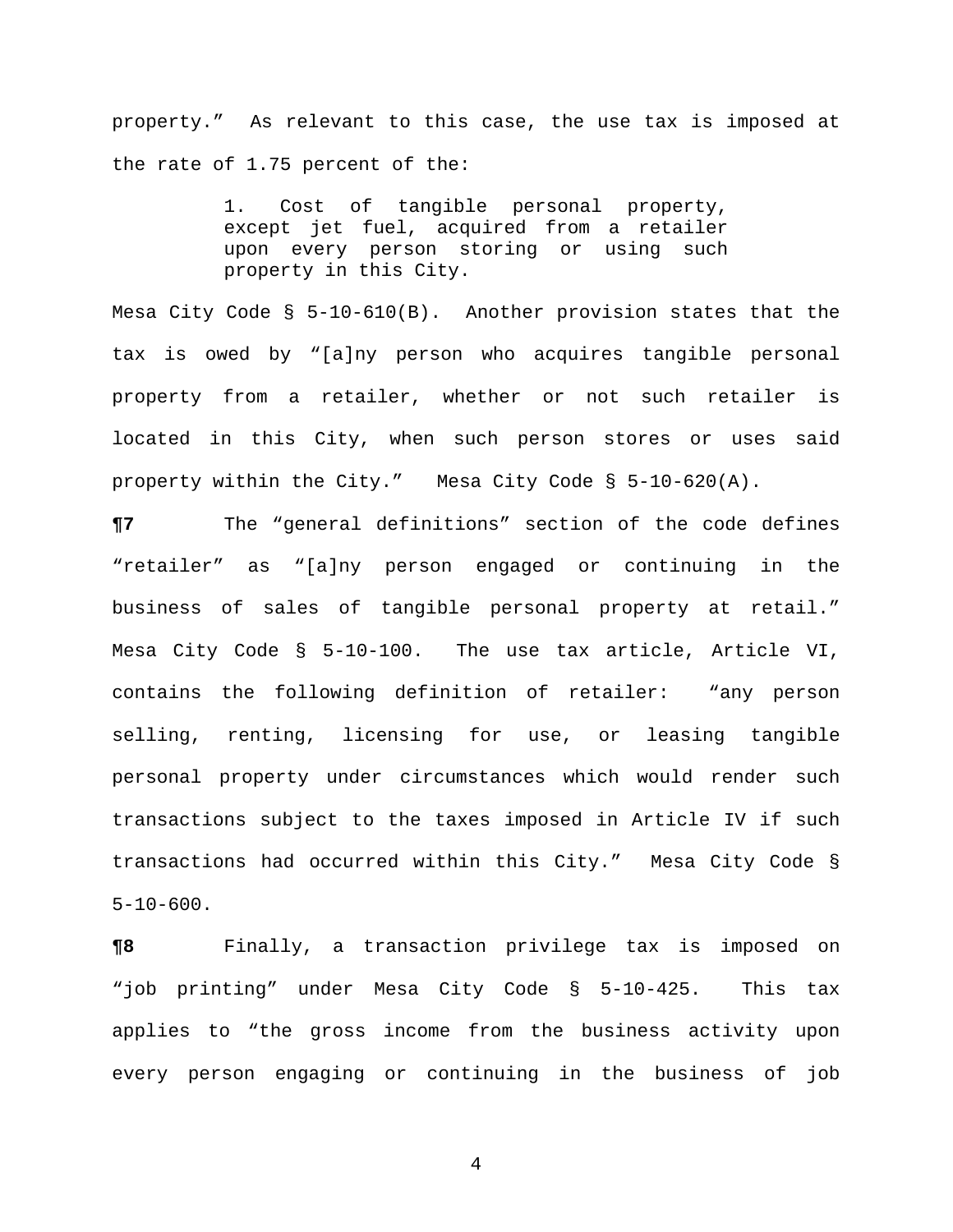printing, which includes engraving of printing plates, embossing, copying, micrographics, and photo reproduction." Mesa City Code  $\S$  5-10-425(A).

# **C. Taxpayer Is Not Subject to the City's Use Tax for the Services It Acquires from Franchisor.**

**¶9** The parties agreed to a stay in the tax court pending this court's decision in *Qwest Dex, Inc. v. Arizona Department of Revenue*, 210 Ariz. 223, 109 P.3d 118 (App. 2005). In that case, we ruled on a levy of a use tax under state law. We adopt the same analysis in holding the City may not impose its use tax on the job printing services Taxpayer receives from Franchisor.

**¶10** In *Qwest Dex*, the taxpayer was in the business of publishing telephone directories and contracted with out-ofstate printing companies to print the directories. 210 Ariz. at 224, ¶ 2, 109 P.3d at 119. The taxpayer contracted separately for the paper on which the directories were printed. *Id.* It asserted it owed a use tax only on the paper that went into the directories, not for the printing of the directories. *Id.* at 225, ¶ 6, 109 P.3d at 120. The tax provision at issue was A.R.S. § 42-5155(A) (2006), which levies a use tax "on the storage, use or consumption in this state of tangible personal property purchased from a retailer or utility business, as a percentage of the sales price."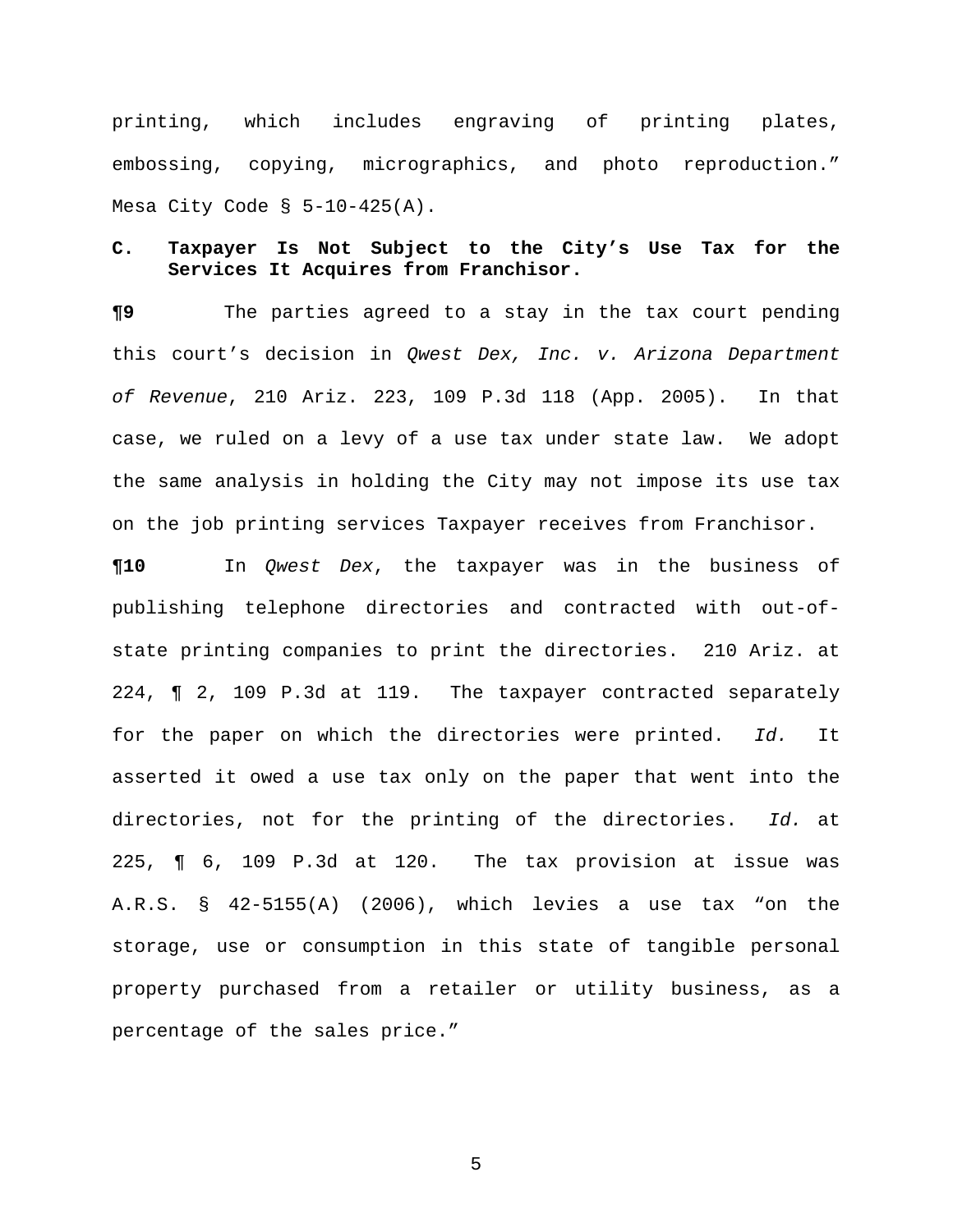**¶11** Applying two alternative analyses, this court in *Qwest Dex* agreed that the printing services provided by the out-ofstate printers were not subject to Arizona's use tax. 210 Ariz. at 226, ¶ 16, 109 P.3d at 121. Applying the same analyses to the facts presented here, we come to the same conclusion.

## **1. The "dominant purpose" test.**

**¶12** The *Qwest Dex* court first applied the "dominant purpose" test. *Id.* (citing *Goodyear Aircraft Corp. v. Ariz. State Tax Comm'n*, 1 Ariz. App. 302, 402 P.2d 423 (1965)). Under this test, "if the dominant purpose of the transaction is a service, then the transaction is not taxable." 210 Ariz. at 226, ¶ 17, 109 P.3d at 121, (citing Jerome R. Hellerstein & Walter Hellerstein, *Sales and Use, Personal Income, and Death and Gift Taxes and Intergovernmental Immunities in State Taxation*, ¶ 12.08, at 78 (3d ed. 2001-2003)).

#### **¶13** We explained:

When there is a fixed and ascertainable relationship between the value of the article and the value of the service rendered in connection therewith so that both may be separately stated, then the vendor is engaged in both selling at retail and furnishing services and is subject to the tax as to one and tax exempt as to the other. Where the property and the services are distinct and each is a consequential element capable of ready separation, it cannot be said one is an inconsequential element within the exemption provided by the statute.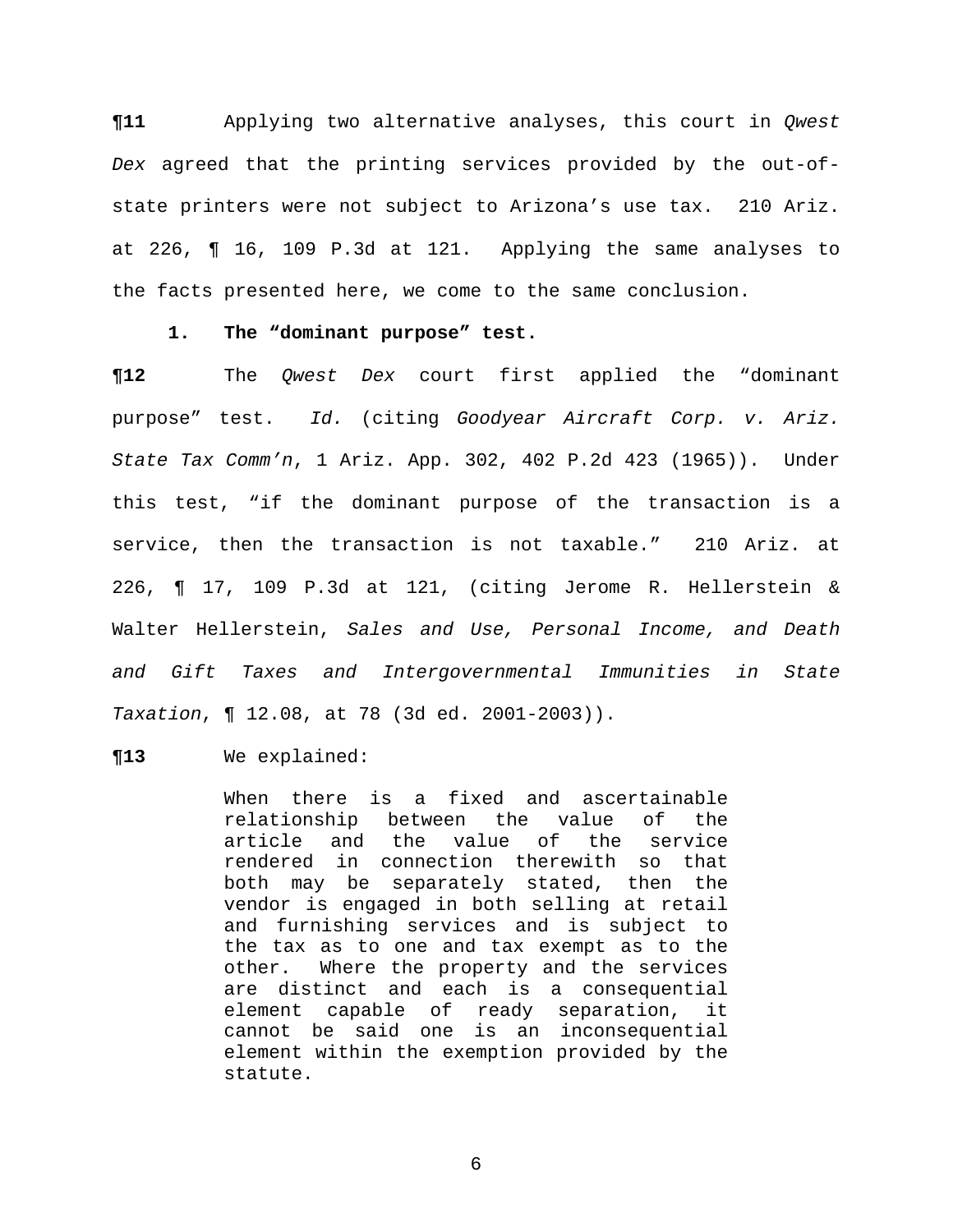210 Ariz. at 227, ¶ 18, 109 P.3d at 122 (quoting *Goodyear*, 1 Ariz. App. at 306, 402 P.2d at 427). Applying this test, we noted that the taxpayer purchased the paper from another source and paid for it separately, *id.*, ¶ 20, and that the cost of the paper was inconsequential to the cost of printing the directories. *Id.* at 227-28, ¶¶ 20, 22, 109 P.3d at 122-23; *see also State Tax Comm'n v. Holmes & Narver, Inc.*, 113 Ariz. 165, 167-69, 548 P.2d 1162, 1164-66 (1976) (taxpayer was liable for a transaction privilege tax on construction costs but not on the separately itemized, out-of-state design services); *see generally* Ariz. Admin. Code R15-5-104(C)(1) (providing that sales of tangible personal property shall be considered an inconsequential element of a service if the "purchase price of the tangible personal property to the person rendering the services represents less than 15% of the charge, billing, or statement rendered to the purchaser in connection with the transaction").

**¶14** The same is true here. The City conceded and the hearing officer found that the cost of paper accounted for only 9 percent of the amount of the invoices Franchisor sent to Taxpayer. Under this analysis, the dominant purpose of the transaction was job printing, a service, not the purchase of tangible personal property. *See Qwest Dex*, 210 Ariz. at 227-28, ¶¶ 20, 22, 109 P.3d at 122-23.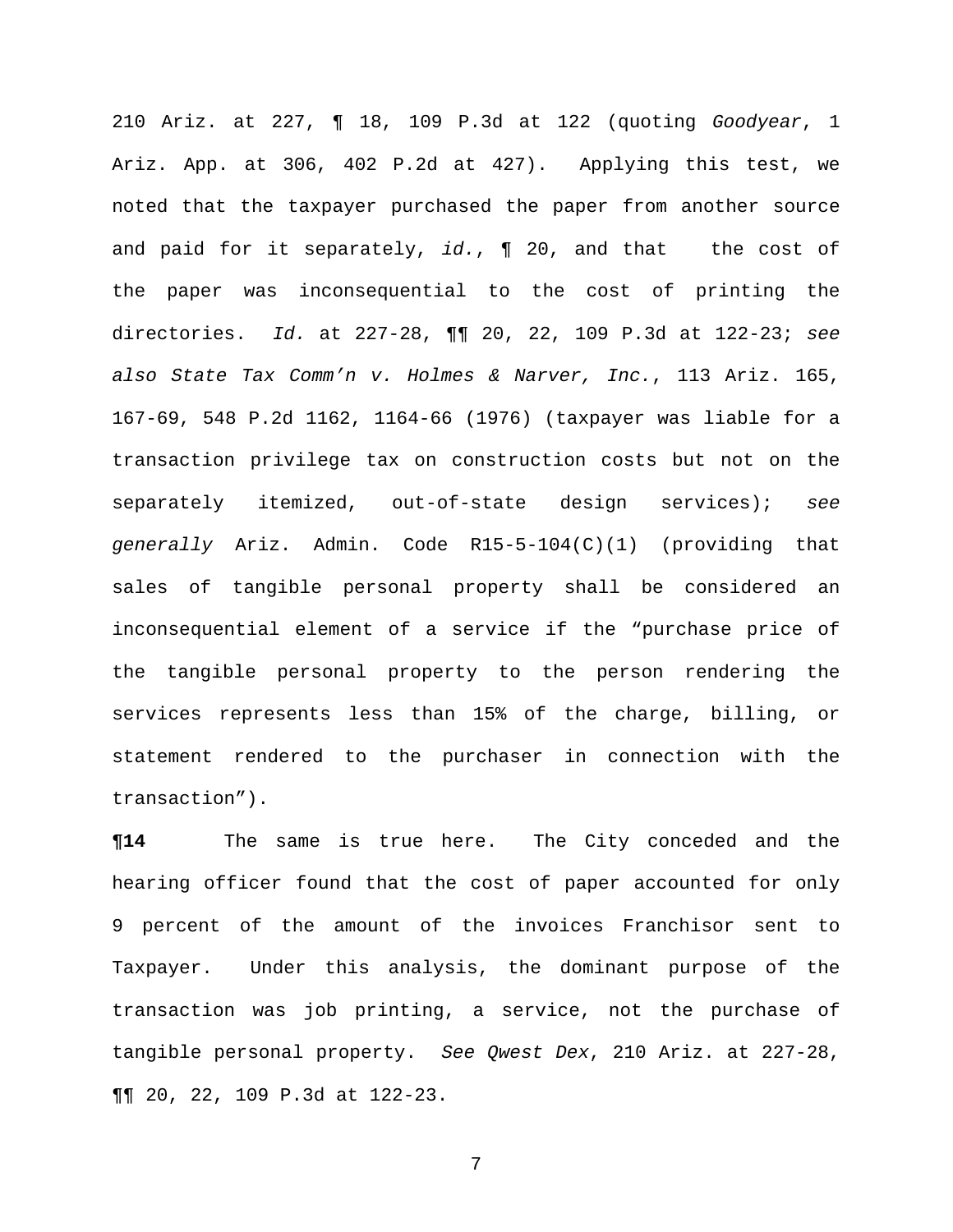**¶15** As the hearing officer noted, while the taxpayer in *Qwest Dex* bought the paper separately and provided it to the job printer, Taxpayer's contract with Franchisor did not require it to separately provide or contract for the paper on which the coupons were to be printed. We agree with the hearing officer's conclusion that the distinction does not compel a different outcome. The important point for this analysis is that the value of the paper can be segregated from the value of the job printing services Franchisor provided – its creation of the design of the coupons, its printing of the coupons and the related mailing services it provided Taxpayer.

### **2. The common understanding test.**

**¶16** The *Qwest Dex* court explained that what it termed the "common understanding" test is an alternative means of analyzing whether a transaction may be subject to use tax. *Id.* at 228, ¶ 23, 109 P.3d at 123. Under this analysis, "whether a transaction qualifies as the sale of tangible personal property or the sale of a service is determined by the parties' common understanding of the particular trade, business, or occupation." *Id.*

**¶17** Applying this test, the *Qwest Dex* court found that the printing of the telephone directories for the taxpayer constituted a service rather than tangible personal property. *Id.* at 229, ¶ 24, 109 P.3d at 124. It explained, "Few would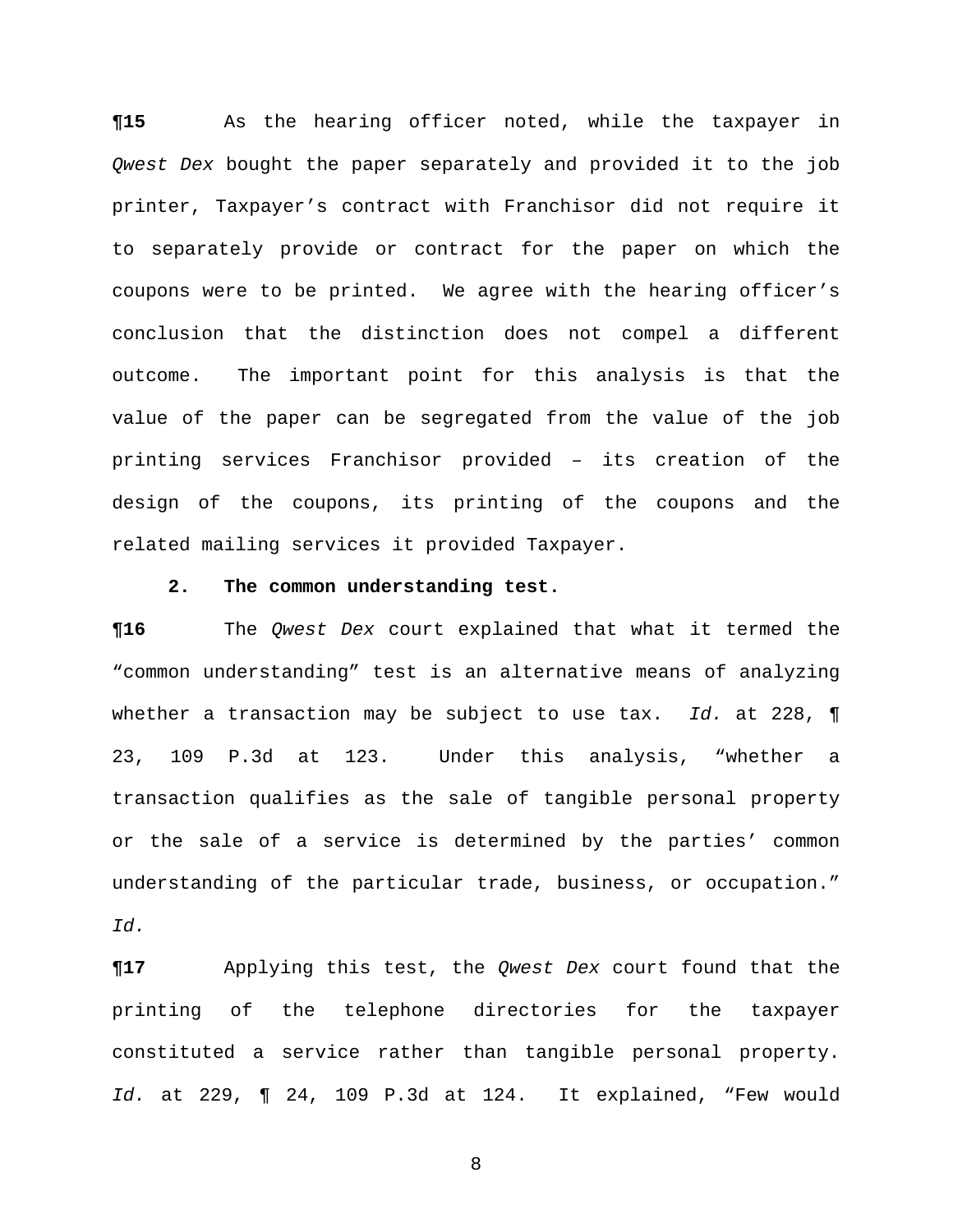dispute that the Printers provided a service to Taxpayer in agreeing to print the directories. Indeed, the very nature of the term 'printing' denotes a service and not a tangible item." *Id.* (citing *H.G. Adair Printing Co. v. Ames*, 4 N.E.2d 481, 481 (Ill. 1936)); s*ee Comty. Telecasting Serv. v. Johnson*, 220 A.2d 500 (Me. 1966) (pamphlets sold to television stations containing market survey results constituted a service and were not subject to the use tax); *Dun & Bradstreet v. City of New York*, 276 N.Y. 198, 205 (1937) (telephone company renders a service by furnishing books containing telephone numbers: "The paper is a mere incident; the skilled service is that which is required.").

**¶18** Under the same principles, we conclude Taxpayer contracted with Franchisor for the service of job printing. The coupons that Franchisor produced contained advertising that it created and printed specifically on Taxpayer's order for Taxpayer's clients. Beyond the creation and printing of the coupons, Franchisor also provided the additional service of packing the coupons into envelopes and mailing them to addresses specified by Taxpayer. For these reasons, we conclude that the "common understanding" of this transaction is that Taxpayer and Franchisor contracted for a service, not an item of tangible personal property. $<sup>1</sup>$ </sup>

i<br>Li

<sup>1</sup> As noted, the hearing officer ruled Taxpayer would be subject to the City's use tax on the 9 percent invoice amount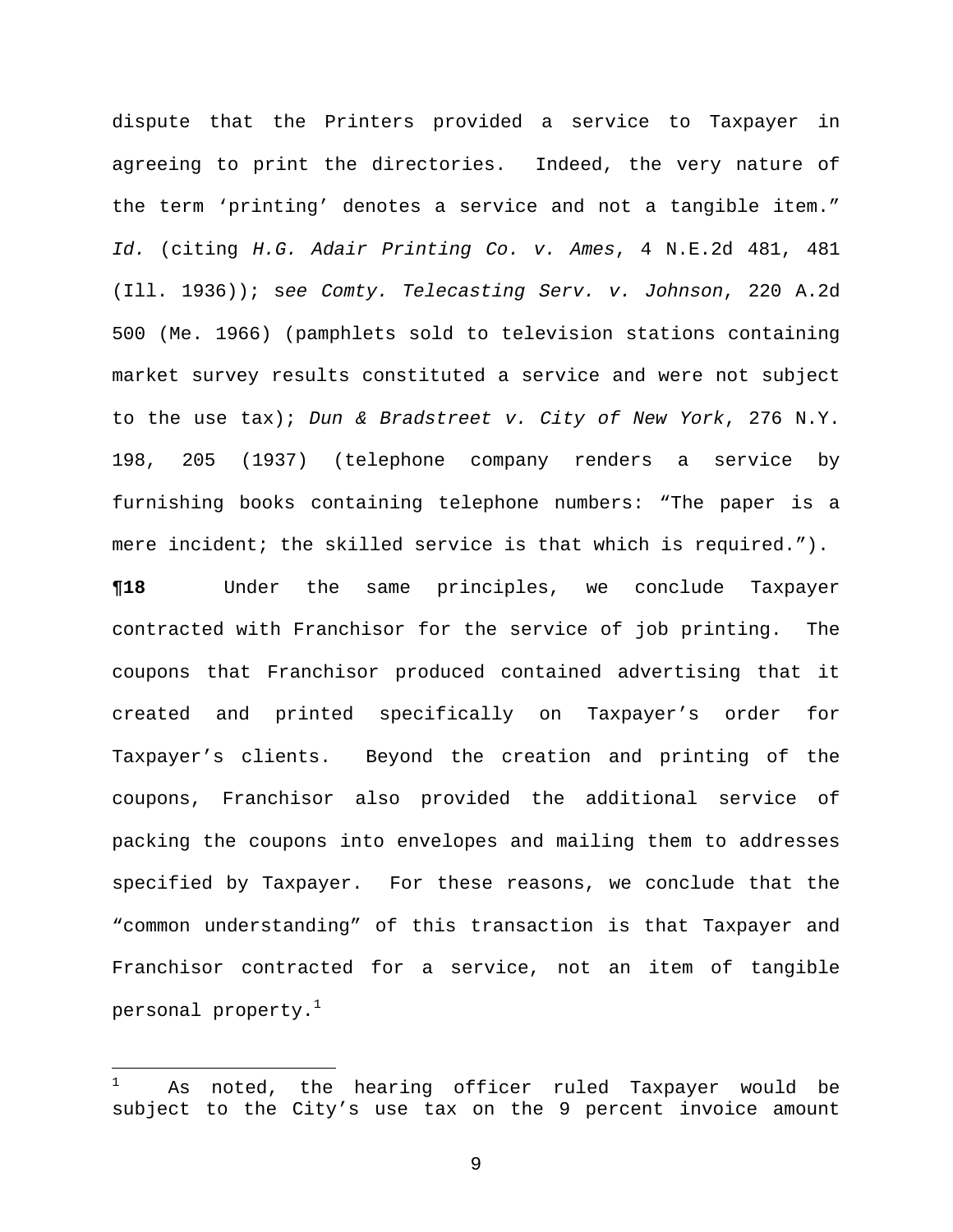**¶19** The City nevertheless contends that this case is controlled by *Service Merchandise Co. v. Arizona Department of Revenue*, 188 Ariz. 414, 937 P.2d 336 (App. 1996). In *Service Merchandise*, this court held a taxpayer was subject to a use tax on the price it paid for the production of catalogs and fliers it ordered for distribution to customers in Arizona. *Id.* at 416-18, 937 P.2d at 338-40. We did not address in that case, however, the issue we conclude is dispositive here, namely, whether the printing and distribution of the catalogs constituted job printing services or tangible personal property. *See Qwest Dex*, 210 Ariz. at 230, ¶¶ 32-33, 109 P.3d at 125.<sup>2</sup>

# **3. Whether the service would be taxed if performed in Mesa.**

**¶20** Notwithstanding the City's argument, it is not relevant to our analysis that Franchisor would have been taxed as a job printer had it been located in Mesa. As we explained in *Qwest Dex*:

stipulated to represent the cost of the paper on which the coupons were printed. On appeal, Taxpayer does not take issue with that ruling.

 $\overline{\phantom{0}}$ 

2 The City also invokes *ADVO Sys., Inc. v. City of Phoenix*, 189 Ariz. 355, 942 P.2d 1187 (App. 1997). Its reliance on that case is misplaced. The issue in *ADVO* was the application of an advertising transaction privilege tax. We rejected the taxpayer's argument that it owed no tax on sums it paid in job printing taxes or use taxes it paid on job printing. *Id.* at 363, 942 P.2d at 1195. There is no indication in the decision that, as here, the taxpayer disputed whether a use tax was owed in the first place, and we did not address that issue.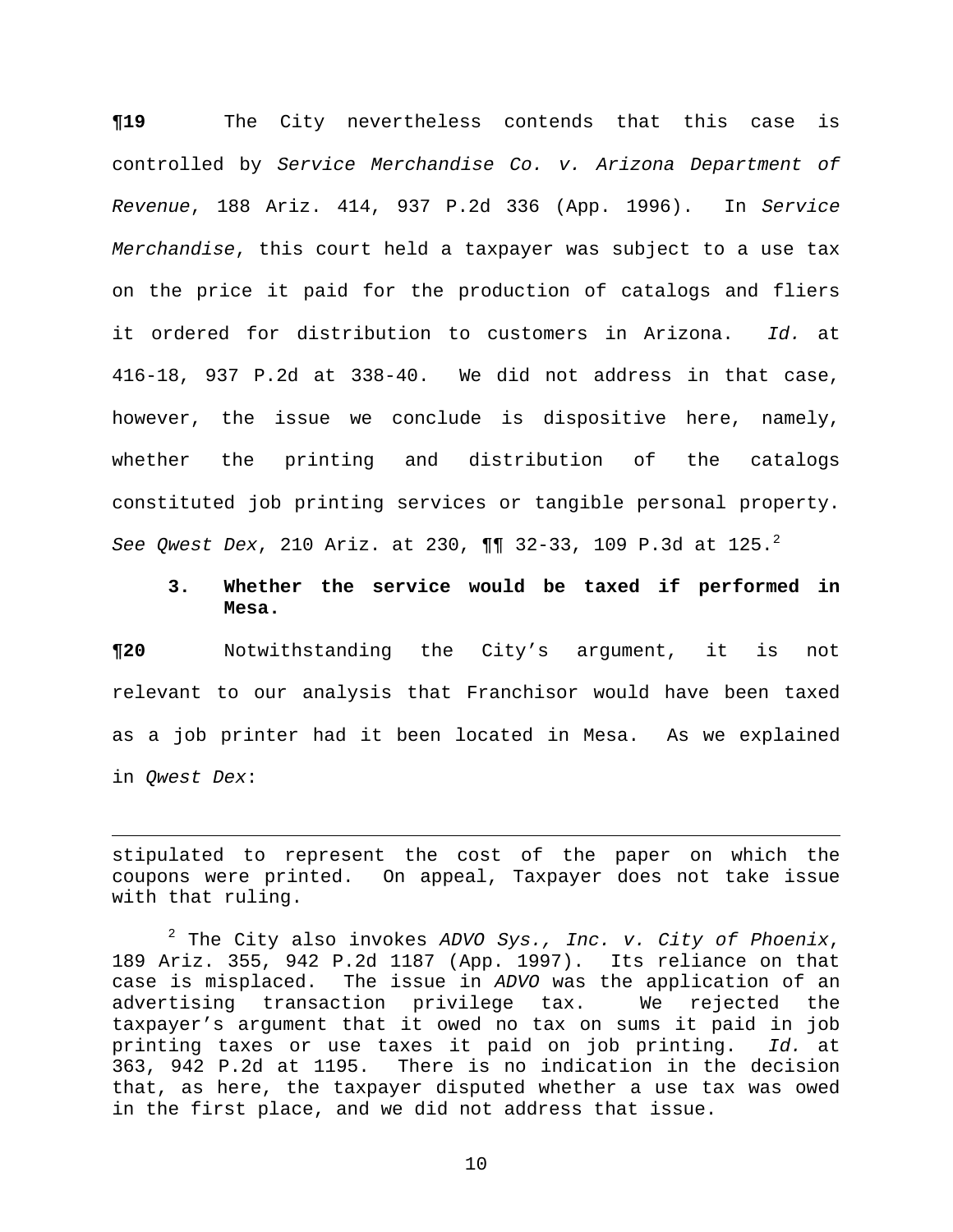This varying treatment does not change our conclusion as to the use tax here. The job printing classification, unlike the use tax, specifically includes a provision for such a tax on job printing. Arizona's use tax, in contrast, imposes no specific tax on printing services. We must construe the tax statute strictly against the state and resolve any ambiguities in favor of the taxpayer. *See Wilderness World, Inc.*, 182 Ariz. at 199, 895 P.2d at 111. In the absence of a legislative amendment imposing a tax on out-of-state printing, we will not impose such a tax on the printing services provided to Taxpayer.

210 Ariz. at 229, ¶ 26, 109 P.3d at 124. Although the City's code imposes a privilege tax on job printing performed within the city limits, it does not include job printing within its use-tax provision, and we decline to permit the imposition of such a tax without a provision in the code.

#### **4. Mesa tax code provisions do not change the outcome.**

**¶21** The City argues that different provisions in its tax code compel a different result than we reached in *Qwest Dex*. As noted, the City's use tax is payable by "[a]ny person who acquires tangible personal property from a retailer . . . when such person stores or uses said property within the City." Mesa City Code § 5-10-620(A). The City argues that Franchisor is a "retailer" pursuant to City Code § 5-10-600 because it sells paper as part of its printing business. It argues Taxpayer therefore is liable for use tax because it acquired tangible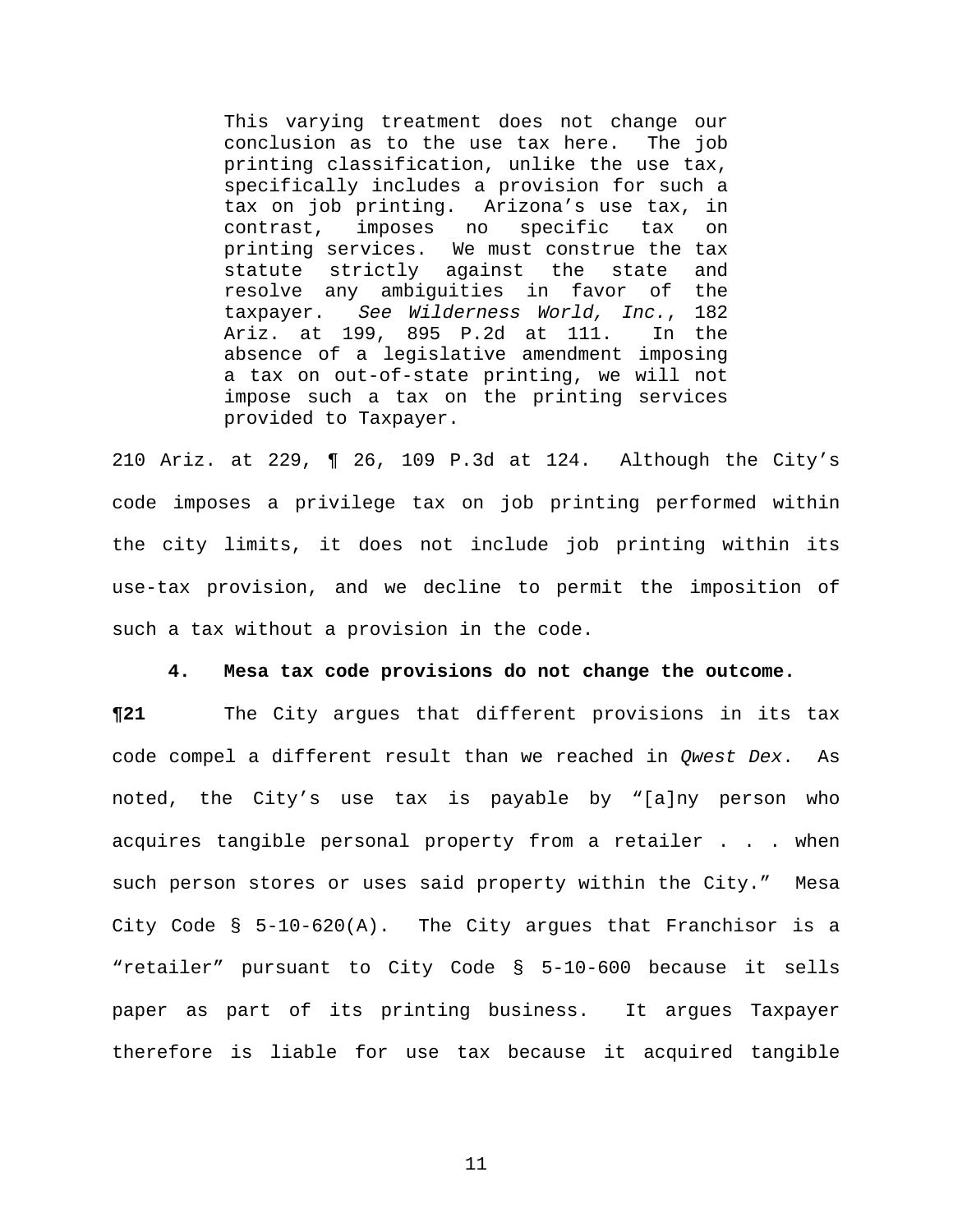personal property from a "retailer" under Mesa City Code § 5-10- 620(A). $^{3}$ 

**¶22** The City's proposed construction of these provisions is inconsistent, however, with two other provisions, Mesa City Code §§ 5-10-460 and 5-10-465, which also appear in Article IV of the City's tax code. Section 5-10-460 provides:

> (A) The tax rate shall be at an amount equal to one and three-fourths percent (1.75%) of the gross income from the business activity upon every person engaging or continuing in the business of selling tangible personal property at retail.

> > \* \* \*

(C) Exclusions. For the purposes of this Chapter, sales of tangible personal property shall not include:

\* \* \*

5. Sales by professional or personal service occupations where such sales are inconsequential elements of the service provided.

To the extent that the job printing Franchisor performs for Taxpayer includes the sale of paper, it is inconsequential and therefore not "tangible personal property" within the meaning of § 5-10-460(C)(5). It follows that Franchisor is not a "retailer" for purposes of the code because it is not selling

 $\overline{\phantom{0}}$ 

<sup>3</sup> The tax court based its analysis on a "sale for resale" exception in the job printing transaction privilege tax provision, Mesa City Code § 5-10-425. Because on appeal neither party urges us to adopt that reasoning, we do not address it.